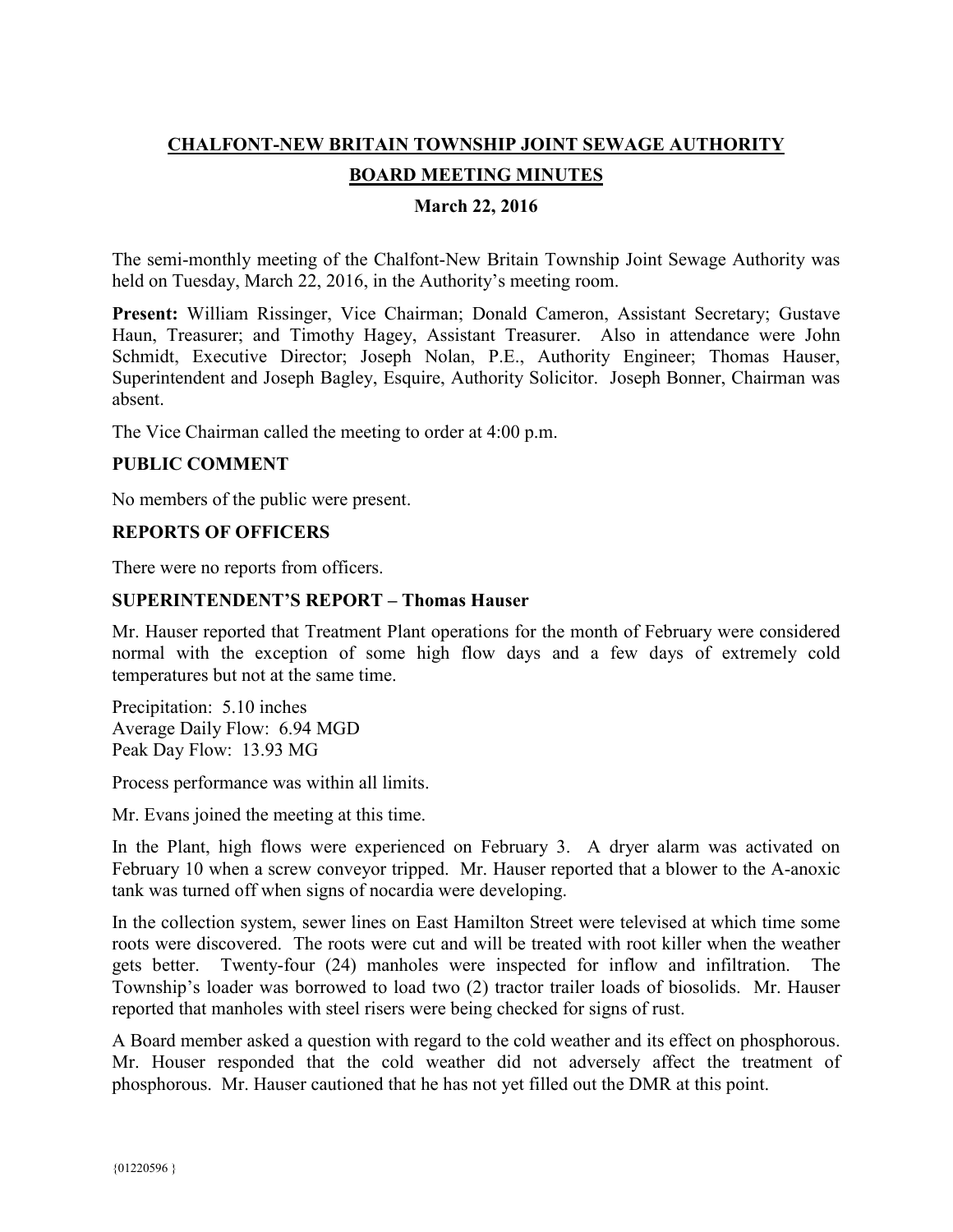# **EXECUTIVE DIRECTOR'S REPORT – John E. Schmidt**

Mr. Schmidt reported on past discussions and correspondence with DEP. The Board recessed into Executive session at approximately 4:08 p.m. to discuss potential litigation with DEP.

The Board returned to its regular session at approximately 4:19 p.m.

**MOTION:** It was **MOVED** by Mr. Hagey and **SECONDED** by Mr. Haun to authorize the amount to be paid to DEP in connection with a CACP of \$31,089.00. The Motion was unanimously adopted.

A question was asked by the Board with regard to coming up with a plan to limit permit exceedances. Mr. Schmidt responded that the staff will come up with a proposal on how to limit exceedances in the future.

Mr. Schmidt made reference to the 2016-17 operations budget which was distributed to the Board at the meeting. The budget proposes the total shared expenditures between the Authority and BCWSA. The operations budget would also fix the amount for the quarterly invoice for BCWSA. The Board reviewed the budget.

**MOTION:** It was **MOVED** by Mr. Haun and **SECONDED** by Mr. Cameron to approve the 2016-17 operations budget. The Motion was unanimously adopted.

Mr. Schmidt discussed the electrical power usage by the Authority over the past several years and circulated it in the form of a graph. Mr. Schmidt discussed past electricity savings and a proposal to raise the budget for electricity costs this year. A discussion ensued regarding CPower (formerly Constellation Energy) and the annual refund for the Authority's reduced demand response. Mr. Schmidt reminded the Board that the contract for electrical reduction provides for an average of \$20,000.00 in a refund.

Mr. Schmidt also discussed EPA regulations with regard to non-emergencies. The Authority's generator would require emission controls if the Authority is to continue to receive the approximately \$20,000.00 reductions from CPower. The Authority is going to begin discussions with Ransome CAT about the emission controls.

A discussion ensued with regard to solar power usage.

Mr. Schmidt inquired whether there are any changes to the March 8 minutes. No changes were suggested.

# **ENGINEER'S REPORT – Joseph Nolan, P.E.**

Mr. Nolan reported that the Authority opened bids today on the Phase III Project. The lowest bid from general contractors was received from LB Industries in the amount of \$3,669,525.00. The lowest bid from electrical contractors was received from BSI in the amount of \$1,723,000.00.

Mr. Nolan reported that the low bids received were \$63,000.00 below the estimate by CKS.

**MOTION:** It was **MOVED** by Mr. Haun and **SECONDED** by Mr. Hagey to accept the low bids from LB Industries and BSI for the Phase III Project pending approval of contract documents and bond documents and reference checks. The Motion was unanimously adopted.